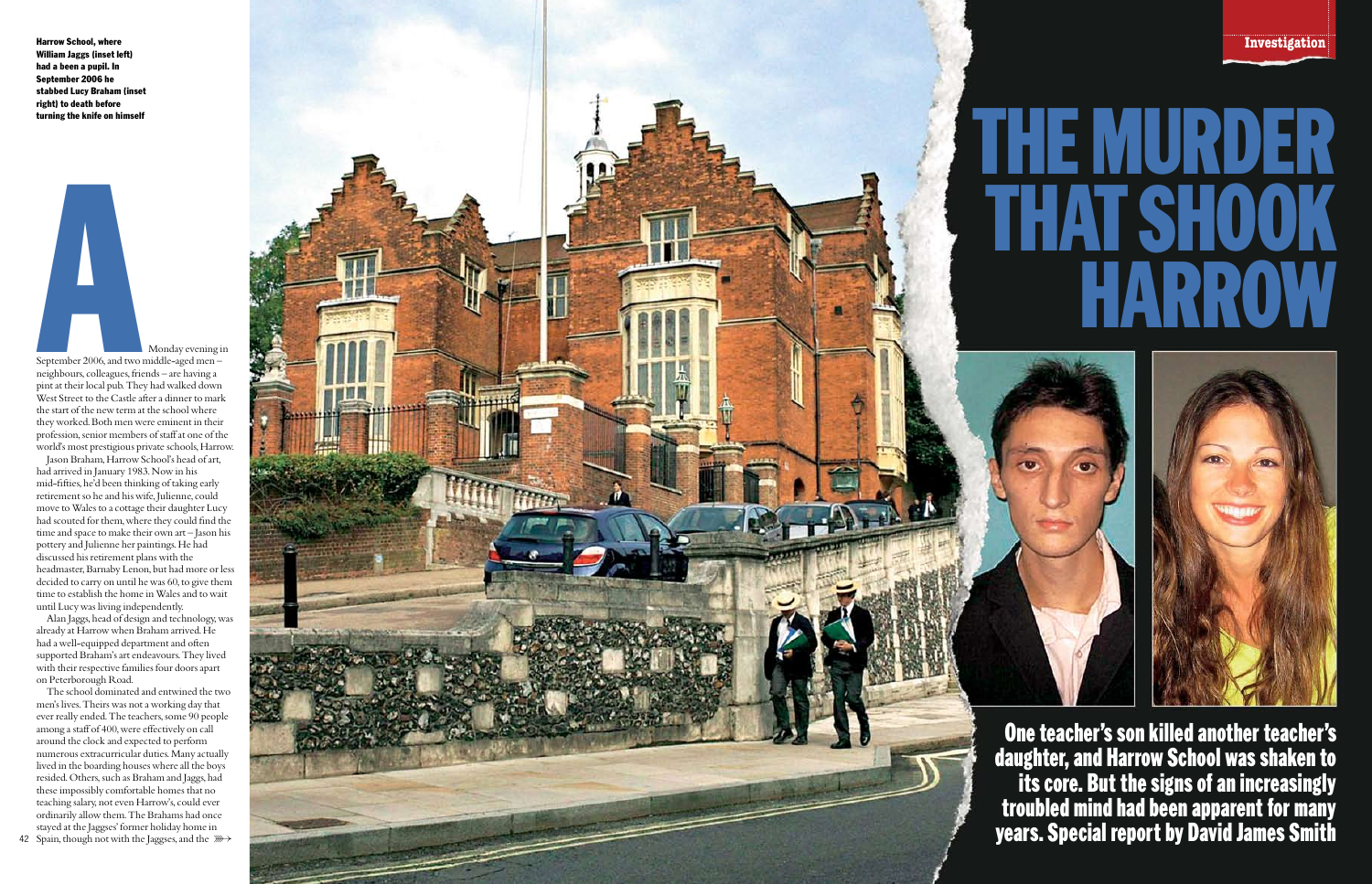Jaggses had once stayed at the Brahams' holiday home in Wales, though, again, not with their hosts. Braham would later struggle to remember what they had talked about that night at the Castle. Grumbling about their headmaster perhaps, or the minutiae of football or fishing, two of Jaggs's interests.

One thing they certainly did not discuss – had never discussed, and now probably never would – was the troubling conduct of Jaggs's 22-year-old son, William, himself a former pupil at Harrow – an Old Harrovian – who had been sent down from Oxford a year earlier. He was due to retake his exam within a week or so, in the hope of being readmitted. Braham knew how proud Jaggs had been of his son winning a place at Oriel College. But theirs was not the kind of friendship, or they were not the kind of men, for the sharing of intimacies, and Braham implicitly understood that William Jaggs and his alleged drug-taking and his increasingly aberrant behaviour were not to be mentioned. Alan Jaggs never ever brought it up. Braham privately wondered if Will, as he was known, was having a breakdown. As someone else later said to him, lots of people had noticed signs of troubled behaviour, but nobody realised how psychotic he had become. That was the terrible thing they would all have to live with.

The officers thought he wouldn't survive and managed to obtain what they anticipated would be a dying confession. Were you responsible for the injuries to this girl? Yes. It was the last time for months that William would admit anything.

 $\begin{array}{ccccccccc}\n\text{\&} & & \text{\&} & & \text{\&} & & \text{\&} & \text{\&} & \text{\&} & \text{\&} & \text{\&} & \text{\&} & \text{\&} & \text{\&} & \text{\&} & \text{\&} & \text{\&} & \text{\&} & \text{\&} & \text{\&} & \text{\&} & \text{\&} & \text{\&} & \text{\&} & \text{\&} & \text{\&} & \text{\&} & \text{\&} & \text{\&} & \text{\&} & \text{\&} & \text{\&} & \text{\&} & \text{\&} & \text{\&} & \text{\&} & \text{\&} & \text{\$ 

Will Jaggs must have been somewhere nearby that night, wrestling with his demons. He was hearing screams and voices, shouting loudly and angrily at him from inside his head.

44 and so become "removes". Shells are looked after Pupils start at the school when they are 13. They're known as "shells" until the second year, when they are "removed from under the shell"

Three days later, on September 14, 2006, Braham and his wife, Julienne, went to Hampstead for the evening to see an exhibition of sculpture, and decided to stay on for dinner. Lucy, a 25-year-old fashion designer, was alone back at the house, working on some drawings.

A neighbour, also part of the school community, heard noises next door and at first thought it was a domestic argument and didn't like to intervene. The noises continued and became more disturbing. The police were eventually called and smashed their way in through the back of the house. Inside they found that Jason Braham's daughter Lucy had been stabbed and killed by Alan Jaggs's son William. Unlike their parents, Lucy and the young man who had come to kill her barely knew each other. As the police arrived, William, who was naked, was repeatedly stabbing himself.

Harrow School is not an easy establishment for outsiders to enter or understand. Today there are 800 pupils, and during this last year they each, or most of them, paid £26,445 for the privilege.

had a relationship with a woman of 23. She was so old she seemed like his mother, he told a psychiatrist later. When she went to the US, he felt rejected and began drinking. It was the start of his depression. When they finally read the psychiatric reports, the police noted the theme of rejection and the brevity of all his relationships. As one policeman put it, "When they found out what he was like, they binned him." ☆ ☆ ☆ ☆ ☆

by an older pupil, a "shepherd", when they arrive, to prepare them for the new boys' test after three weeks, when they will be expected to know the names and colours of all the houses and the school's slang. If you fail you get "double" – a punishment (the word is derived from lines written out on special "double" paper).

All pupils must keep their shoes polished and their Harrow hats – which look like boaters – in good condition. Their trousers are "greyers"; their blazers are "bluers". On Sundays they wear pinstripe trousers and tail-coats. If they are sick they will see "mates" – matron – and if they're

naughty they may end up being "rusticated" – suspended. A bath or shower is a "tosh"; "flicks" is lights out. There are many traditions, such as the annual cricket match against Harrow's rival in the top public-school stakes, Eton. And just as Eton has its "boating song", so Harrow has its own repertoire of songs, such as Forty Years On.

Winston Churchill is just one of seven British prime ministers educated at Harrow. The playwrights Richard Brinsley Sheridan and Terence Rattigan both went there. More recent celebrated old boys include Patrick Lichfield, Richard Curtis and James Blunt.

William completed his first year at Oxford, taking stimulants and antidepressants to help him study. He just passed the end-of-year exams before returning to Harrow for the summer.

William Jaggs began his time at Harrow with a reputation as the cleverest boy in his year. Some who knew him would say it was only after he left the school that his problems really began. At Harrow he could be pleasant and charming. He liked to play chess. He did not seem "weird" – just a bit theatrical and eccentric. But in reality, the warning signs were there from an early age. When he was 15 he allegedly sexually assaulted a fellow boarder, a younger boy, just 13, forcing him to participate in oral sex. The boy complained to the school but, I was told, his parents didn't want to make a fuss. The police were not informed, the matter was dealt with internally, quietly, and William was not expelled

## Did spurning knifeman's kitten cost Lucy her life?

nor even invited to withdraw – a handy euphemism sometimes to avoid the humiliation of expulsion. His family was merely told he would no longer be allowed to board and would have to live with his parents instead.

> this; it doesn't seem to have been reported  $\ggg$  45 By January 2005, William was back in Harrow and "feeling outraged", he later told a psychiatrist, at his rejections from women. He was resentful towards MacPherson, and vengefully told MacPherson's new girlfriend that MacPherson was still having sex and taking drugs with his old girlfriend. William is then alleged to have set fire to MacPherson's car. It was hard to get facts on

The pupil sons of staff liked to board, I was told, because it was more fun and because they didn't want to be the odd ones out. Barnaby Lenon became head in 2000, as William was starting sixth form. He did not know about the alleged assault until after Lucy's death, and would not comment on how it had been handled by his predecessor. I was told William began a course of counselling after the incident, but the course was not completed. I approached Alan and Stella Jaggs with a request for an interview through their son's solicitor but never heard back from him.

William would later say he had some mutual sexual contact with fellow pupils of the same age around this time. And by his own admission he began taking drugs at 16, smoking dope and using cocaine. He also started what would become a string of short-lived relationships with young women. The following year, aged 17, he

William left Harrow in 2002 with As in English and biology and a B in computers – not exactly living up to his reputation for academic brilliance. Just before going to Oxford he had a three-week relationship with Zoe, the daughter of another of his father's colleagues, Rob Collins. He was by his own account worried about Oxford, so much so that he "freaked out" about it, had panic attacks and began thinking about death, reading Nietzsche, and The Outsider by Albert Camus. When he started at Oxford he was still troubled and went to see a GP, who noted that he was "narcissistic, arrogant and manipulative", just how many people saw him.



#### **He began having auditory hallucinations — hearing voices. He produced a knife at a party and visited a prostitute in Harrow**



He had a new friend back in Harrow, Simon MacPherson, the son of the school's classics master, who had been a pupil at Eton but had left to go to Harrow. There is some uncertainty as to why he left Eton. But the word filtered back from a former Harrow master now at Eton that MacPherson was suspected of drug-taking. The rumour did not reach the head of Harrow School, however, as he told me – a shame, given the school's zero-tolerance towards drug-taking among its pupils. MacPherson and Jaggs, pupil and ex-pupil, certainly began taking drugs together. But William was jealous when he came back from Oxford at Christmas and found that Zoe was dating MacPherson, especially when he saw them kissing. When he returned again at Easter he was "very jealous", but that does not seem to have overly interfered with his shared pursuit of drugs with MacPherson.

Not long after he killed Lucy, a story about William – "My Terror of the Harrow Knife Killer" – appeared in The Mail on Sunday. This was Michelle Venis, a woman from the town, a heroin addict and shoplifter, who described taking crack with William and MacPherson. She explained that she had stayed at the home of MacPherson's parents – two doors away from the Brahams – that summer, while his parents were away: "We were smoking crack and there was a big grand piano, antique vases and all these books and a posh school uniform hanging up. I remember thinking that if this boy's parents could see what we were doing in their house, they'd have a fit." Venis was staying there with her boyfriend's uncle, a convicted armed robber. She left when she heard that William had suggested to MacPherson that they rape her. "He was very quiet and would just sit there staring at you. It was really unnerving." This newspaper story sent a second wave of shock through the school community when it appeared after the murder. Two worlds had collided. On the grapevine, people heard the uncle had just come out of prison after serving time for GBH. How did he end up inside the school community?

William later claimed that he was taking much more than crack during this period – ecstasy, cocaine, mushrooms, cannabis – all with MacPherson. He was also drinking heavily and found it hard to concentrate when he returned to Oxford. There was another relationship with a woman at Oxford, but that too ended after three weeks.

Below: Lucy Braham at work on a piece of art. Bottom: her father, Jason Braham, former head of art at Harrow, instructing pupils. Right: Jaggs at Harrow magistrates' court. Far right: the kitten he wanted Lucy to have is taken from her parents' house